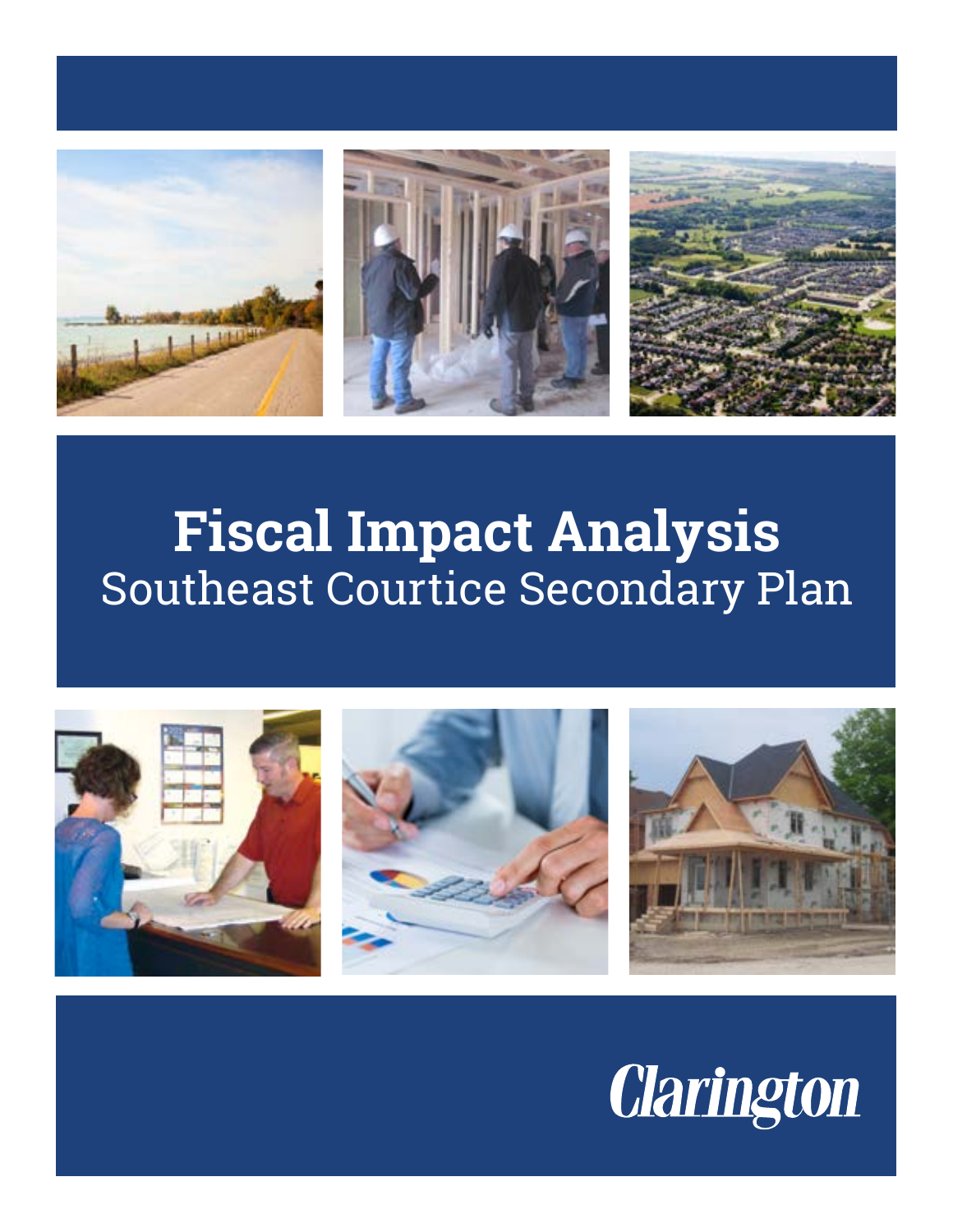## <span id="page-1-0"></span>**Table of Contents**

| Residential Growth and the 2020 Development Charges Study  4 |  |
|--------------------------------------------------------------|--|
|                                                              |  |
|                                                              |  |
|                                                              |  |
|                                                              |  |
|                                                              |  |
|                                                              |  |
|                                                              |  |
|                                                              |  |
|                                                              |  |

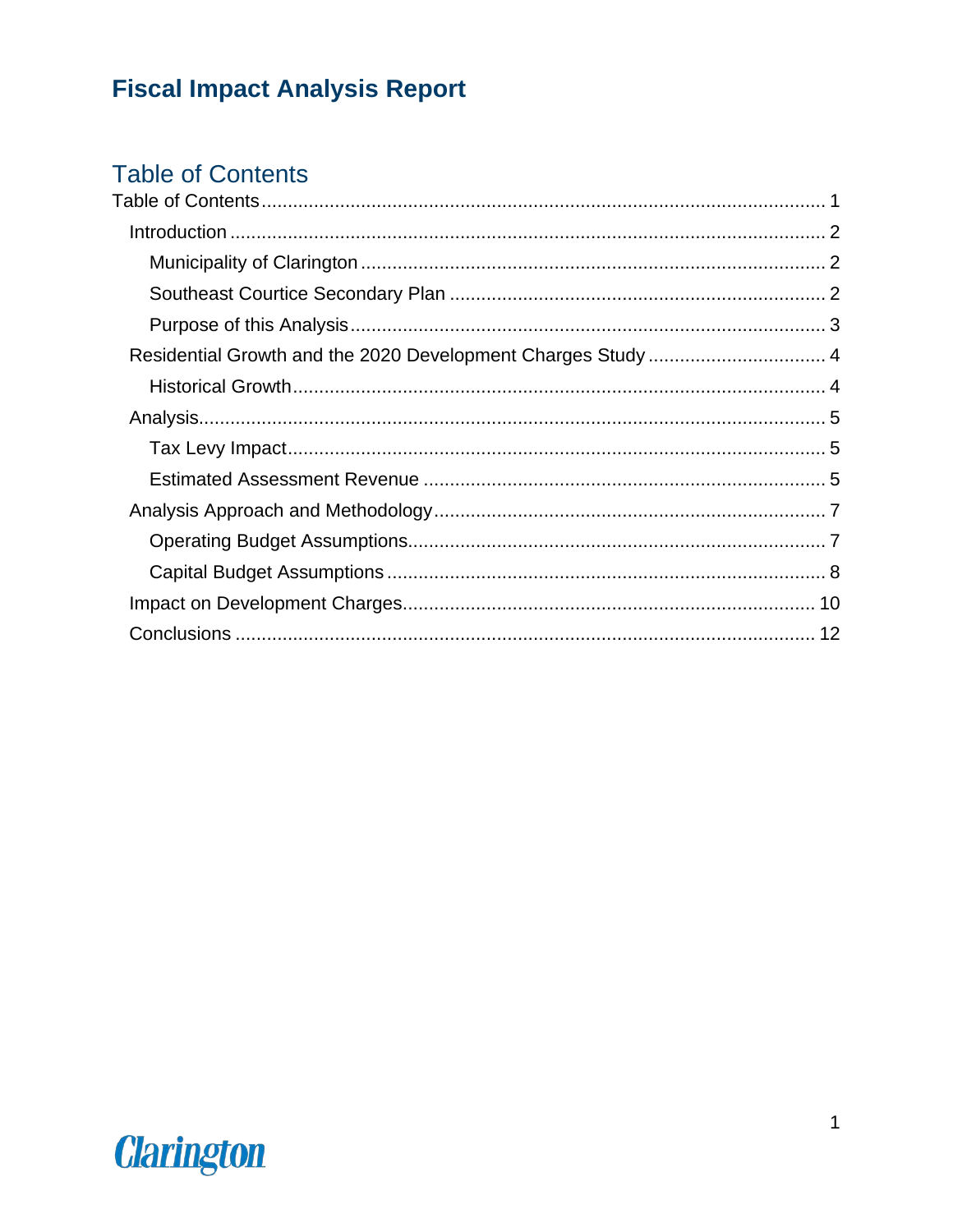### <span id="page-2-0"></span>**Introduction**

#### <span id="page-2-1"></span>Municipality of Clarington

The Municipality of Clarington is a beautiful community that forms the eastern boundary of the Greater Toronto Area.

Clarington is one of eight municipalities located in the Region of Durham. With an estimated population of over 100,000 and growing, Clarington offers residents a blend of city living and rural charm.

Clarington is a geographically large municipality, covering an area of approximately 611 square kilometres consisting of four major urban centres and 13 hamlets.

Residents enjoy waterfront trails alongside Lake Ontario, Greenbelt protected farmlands and the natural beauty of the Oak Ridges Moraine.

#### <span id="page-2-2"></span>Southeast Courtice Secondary Plan

Southeast Courtice represents a major expansion of 295 Ha of land within the Courtice community. The Secondary Plan area is anticipated to undergo significant growth and development, with a planned population of approximately 12,694 residents and 5,036 residential units, a total of 13 parks, eight neighbourhood parks and five parkettes. 10 Stormwater management facilities and three elementary schools.

The Southeast Courtice Secondary Plan is one of several secondary plans that have been authorized by Council following the adoption of the Clarington Official Plan in November of 2016. Planning and Development Services staff are currently working on 11 Secondary Plans and two subwatershed plans. Collectively, these projects represent just under 2,000 hectares of new or redeveloping land in Clarington

Providing a range of housing choices for a diversity of income levels and household sizes, including affordable housing.

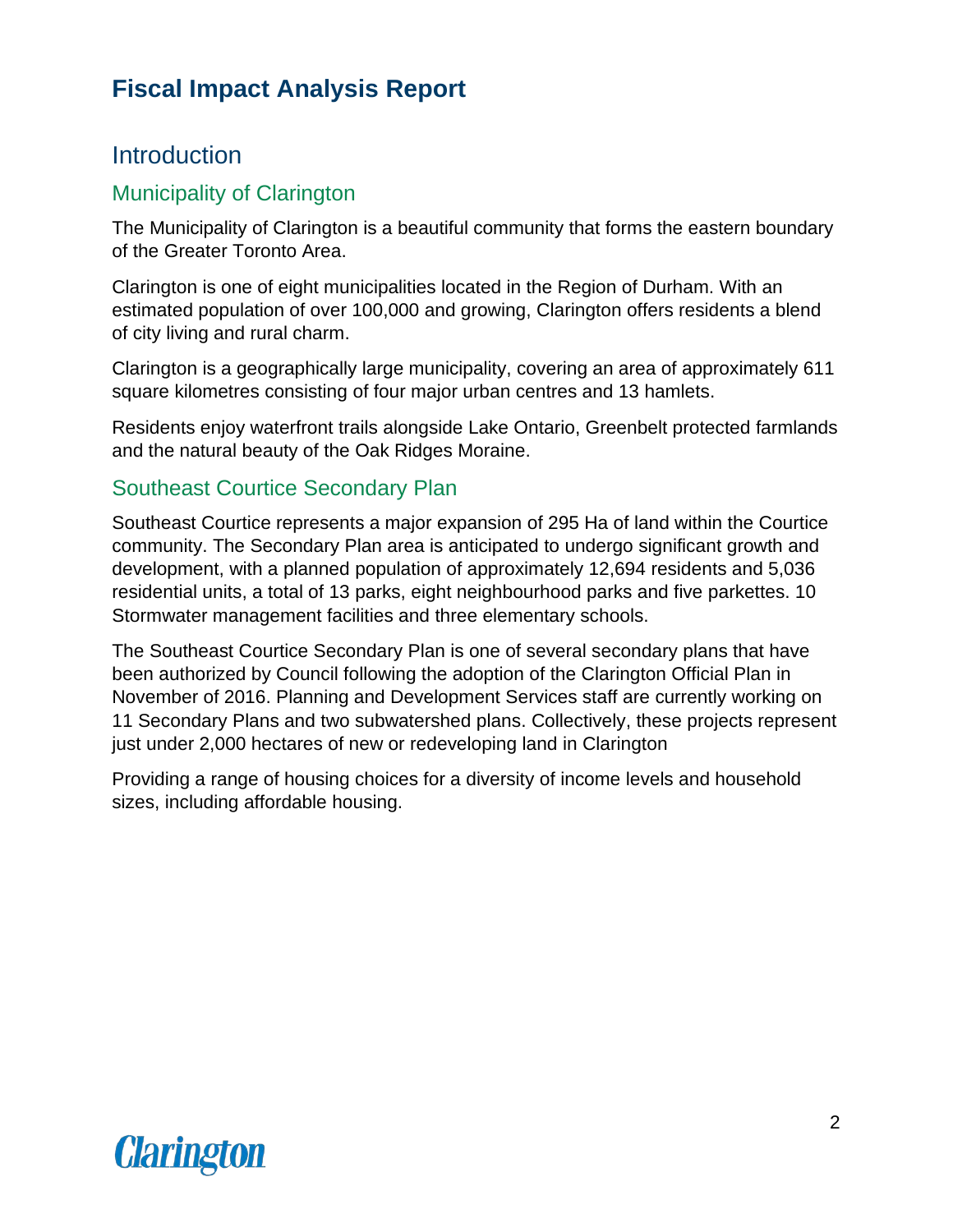

#### <span id="page-3-0"></span>Purpose of this Analysis

Residential and commercial growth has a significant financial impact to the Municipality through both the initial investment in infrastructure as well as the annual costs of providing services to a growing community.

In an ideal situation the growth will pay for growth. Current fiscal tools such as development charges, parkland dedication and community benefits charges are available to ensure that growth pays for the capital needs that it requires. Until the most recent changes to the Development Charges Act, which were proclaimed in September 2020, development charges could not fully pay for the certain growth-related capital investments. With the changes in legislation, up to 100 per cent of an eligible service can now be funded by development charges subject to reductions for benefit to existing taxpayers; in essence, growth will pay for the capital costs of growth.

While there are tools in place to fund capital infrastructure that is required for growth, the ongoing cost of providing services are not covered by such charges. These services are borne by the Municipality's taxable assessment; therefore, it is important to determine if the new assessment growth will be sufficient to pay for the ongoing operations which are associated with that growth.

This analysis is specific to the secondary plan area known as the Southeast Courtice Secondary Plan. This analysis does not suggest that any of the secondary plans should be prioritized over another nor is it an economic development impact analysis on job creation.

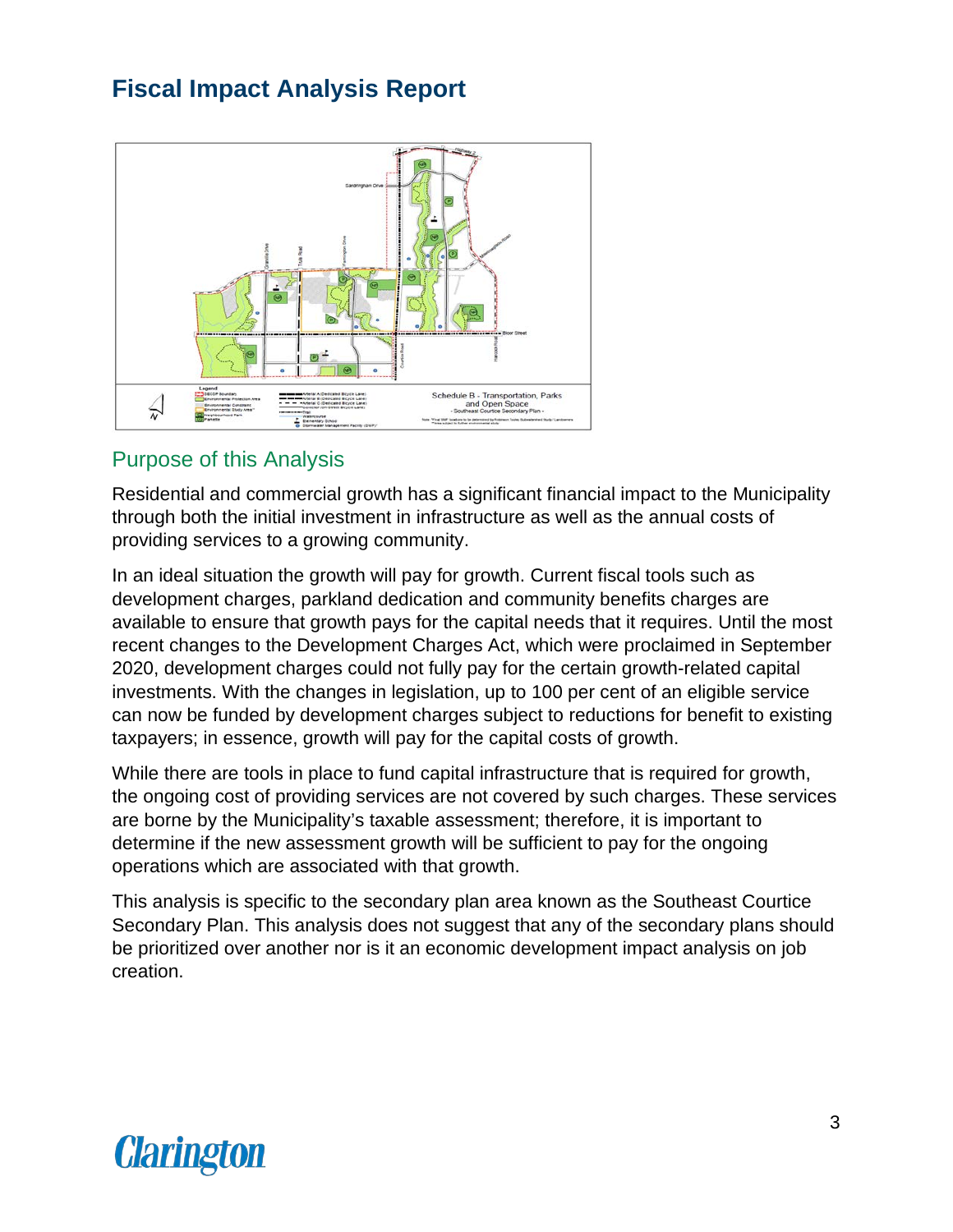## <span id="page-4-0"></span>Residential Growth and the 2020 Development Charges Study

#### <span id="page-4-1"></span>Historical Growth

The Municipality of Clarington's Planning and Development Department prepares an annual Growth Trend Report which highlights the development growth within the Municipality each year and forecasts this growth for the near future. The following information is extracted from the 20[1](#page-4-2)9 Growth Trends Report<sup>1</sup>.

The Municipality has seen significant growth since the 2009 recession leading to large development growth in the period 2014 to 2018. The total building permits for the period 2009 to 2019 shows significant growth in eight of the past ten years.



<sup>........ 3</sup> per. Mov. Avg. (Total Permits)

#### Growth by Location

Historical growth over the past five years has predominantly been in Bowmanville, followed by Courtice and Newcastle.



<span id="page-4-2"></span><sup>&</sup>lt;sup>1</sup> Available on the Municipality of Clarington's website [https://www.clarington.net/en/do](https://www.clarington.net/en/do-business/resources/2019-Growth-Trends-Review-Report_FINAL.pdf)[business/resources/2019-Growth-Trends-Review-Report\\_FINAL.pdf](https://www.clarington.net/en/do-business/resources/2019-Growth-Trends-Review-Report_FINAL.pdf)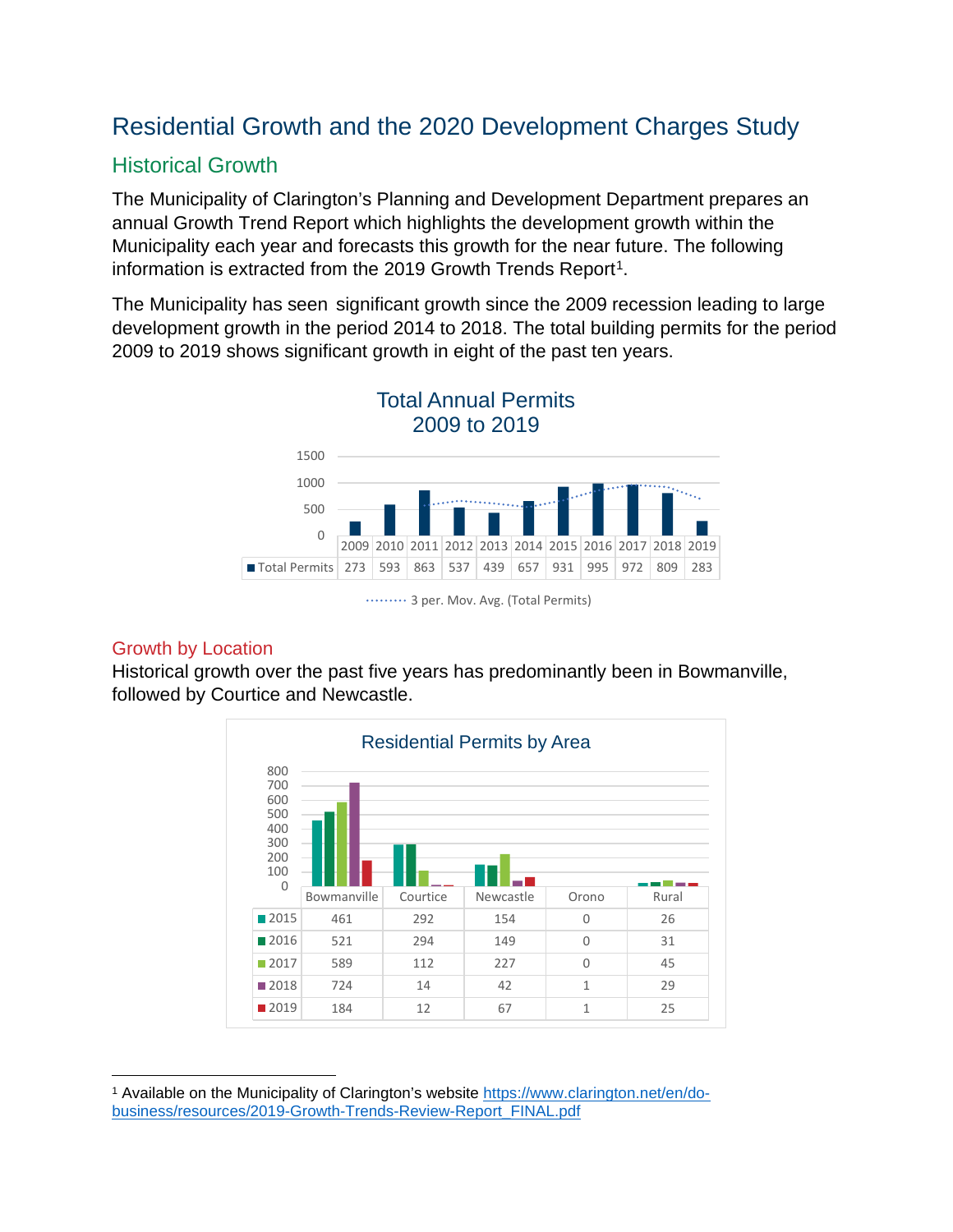#### Growth by Type of Residential Build

Further recent growth has centered around single detached buildings, followed by apartments, and townhouses.



## <span id="page-5-0"></span>Analysis

#### <span id="page-5-1"></span>Tax Levy Impact

The Municipality of Clarington had a 2020 municipal tax levy of approximately \$64,747,400. The key residential tax 2020 residential tax rate was 0.00393076.

#### <span id="page-5-2"></span>Estimated Assessment Revenue

Based on full build out of 5,036 residential housing units proposed in the Southeast Courtice Secondary plan the estimated assessment revenue, in 2020 dollars, would be approximately \$7,159,346 based on the 2020 Municipal tax rate.

| <b>Types of units</b> | <b>Number</b><br>of units | <b>Median</b><br>assessment<br>per unit | <b>2020 tax</b><br>rates<br>(municipal<br>only) | <b>Median</b><br>assessment<br>per unit | <b>Total new</b><br>assessment<br>revenue |
|-----------------------|---------------------------|-----------------------------------------|-------------------------------------------------|-----------------------------------------|-------------------------------------------|
| Low density           |                           |                                         |                                                 |                                         |                                           |
| Single detached       | 1414                      | \$497,000                               | 0.00393076                                      | \$1,954                                 | \$2,763,014                               |
| Townhouse             | 354                       | 331,000                                 | 0.00393076                                      | 1,301                                   | 460,039                                   |
| Medium density        |                           |                                         |                                                 |                                         |                                           |
| Townhouse             | 1807                      | 331,000                                 | 0.00393076                                      | 1,301                                   | 2,351,305                                 |
| Condo                 | 602                       | 276,000                                 | 0.00393076                                      | 1,085                                   | 653,535                                   |
| High density          | 859                       | 276,000                                 | 0.00393076                                      | 1,085                                   | 931,454                                   |
| Total                 | 5036                      |                                         |                                                 |                                         | \$7,159,346                               |

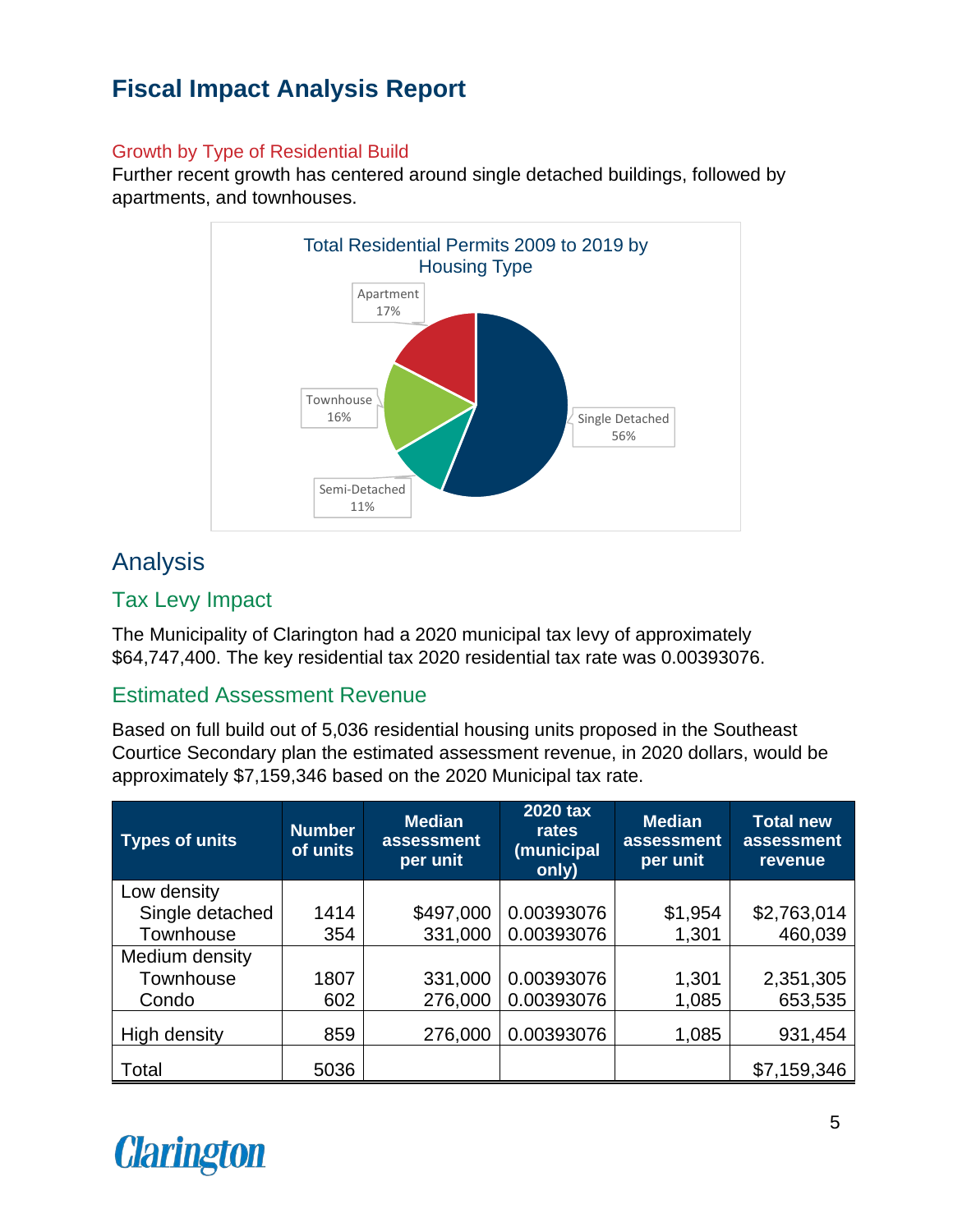In determining the property tax revenue from the new assessment, the following assumptions were made:

- **Low Density Units** consist of 80 per cent single-family detached homes and 20 per cent townhouses or similar units.
- **Medium Density units** consist of 75 per cent townhouses (or similar units), 20 per cent two bedrooms condo units and 5 per cent one bedroom or bachelor units.
- **High Density Units** consist of condos, which are each assessed as individual units 60 per cent one bedroom or bachelor units and 40 per cent two or more bedrooms units.

While it is possible that the medium and high density units may qualify as multiresidential properties, which are assessed as a single property, it is a conservative approach to assume that these units are individually assessed as condos paying taxes at the residential rate.

Most of the commercial property will be part of mixed-use buildings, we have not attempted to estimate the assessment value of those commercial properties as insufficient information is available at this time to determine a reasonable estimate.

The following table outlines the estimated increase in taxation revenue based on buildout over a seven-year period.

| <b>Types of</b><br>units | Year<br>1 | Year 2      | Year 3      | Year 4      | Year 5      | Year 6      | Year 7      |
|--------------------------|-----------|-------------|-------------|-------------|-------------|-------------|-------------|
| Low                      |           |             |             |             |             |             |             |
| density                  | \$0       | \$644,611   | \$1,289,221 | \$1,933,832 | \$2,578,442 | \$3,223,053 | \$3,223,053 |
| Medium                   |           |             |             |             |             |             |             |
| density                  | 0         | 600,968     | 1,201,936   | 1,802,904   | 2,403,872   | 3,004,840   | 3,004,840   |
| High                     |           |             |             |             |             |             |             |
| density                  | 0         |             | 186,291     | 372,582     | 558,872     | 745,163     | 931,454     |
| Total                    | \$0       | \$1,245,579 | \$2,677,448 | \$4,109,317 | \$5,541,186 | \$6,973,056 | \$7,159,346 |

The following assumptions were used in determining the tax revenue growth over the seven-year period:

- **Year 1** Zero revenue for all three types of housing units in the first year.
- **Year 2** 20 per cent revenue recognized for low and medium density and zero revenue for high density residential.
- **Year 3** 40 per cent revenue recognized for low and medium density and 20 per cent revenue for high density residential.

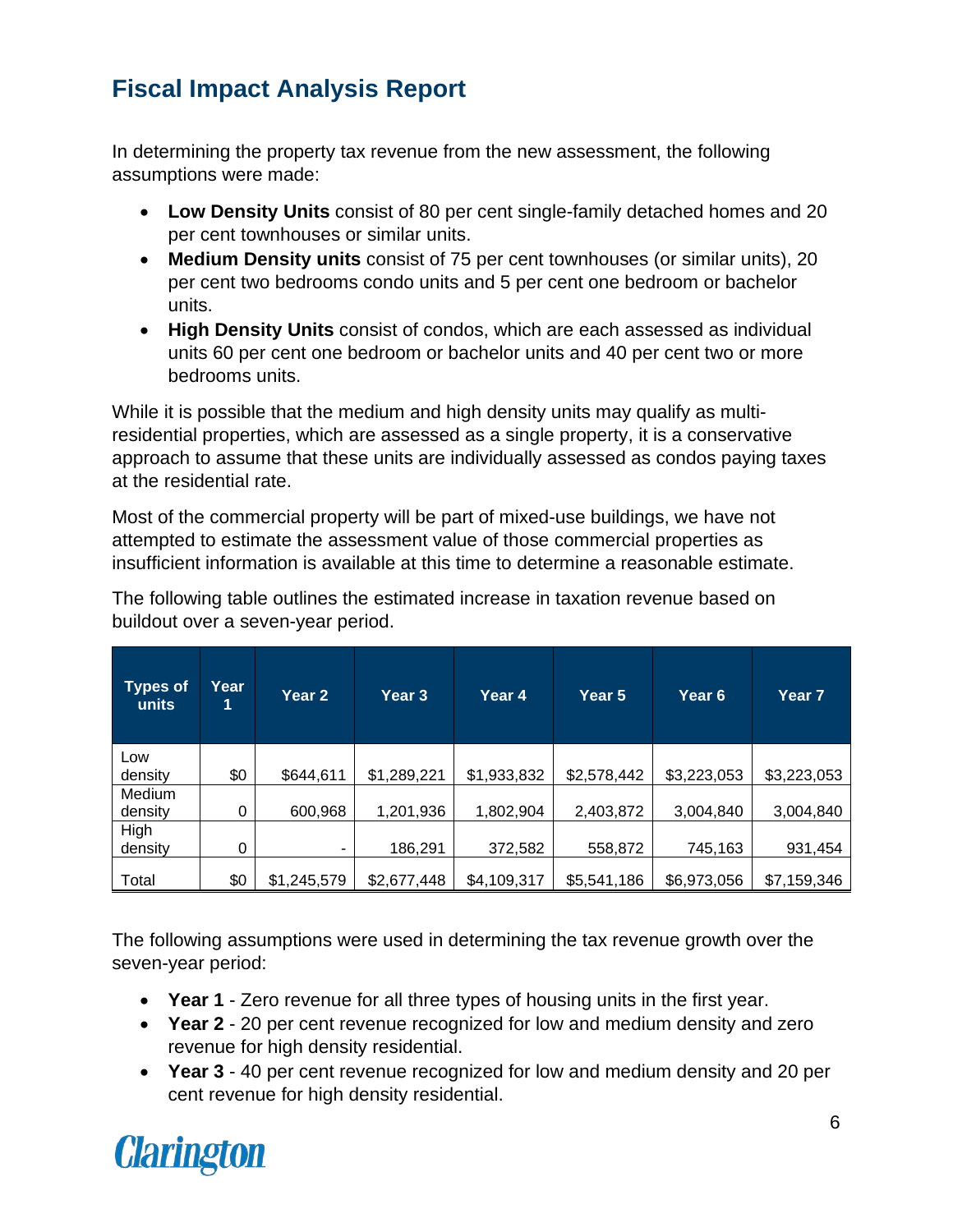- **Year 4** 60 per cent revenue recognized for low and medium density and 40 per cent revenue for high density residential.
- **Year 5** 80 per cent revenue recognized for low and medium density and 60 per cent revenue for high density residential.
- **Year 6** 100 per cent revenue recognized for low and medium density and 80 per cent for high density residential.
- **Year 7** 100 per cent revenue recognized for low and medium density and high density residential.
- Throughout the period, the increase in the market value of the assessment is offset by a corresponding decrease in the tax rate; in essence, we are calculating the incremental tax revenue specific to the unit growth.

## <span id="page-7-0"></span>Analysis Approach and Methodology

#### <span id="page-7-1"></span>Operating Budget Assumptions

#### Summary of consolidated operating revenue and expenditures

Total 2019 Population/Capita from Financial Information Return data (FIR) 102,110

Total proposed population for Southeast Courtice secondary plan (SEC) 12,694

| <b>Revenues</b>                   | <b>Total</b><br>revenue<br>(FIR 2019) | <b>Revenue</b><br>per capita | <b>Total revenues</b><br>for SEC by<br>population |  |
|-----------------------------------|---------------------------------------|------------------------------|---------------------------------------------------|--|
| Revenue from other municipalities | \$57,560.00                           | \$0.56                       | \$7,156                                           |  |
| User fees and service charges     | 10,713,416                            | 104.92                       | 1,331,901                                         |  |
| Licences, permits, rents, etc.    | 2,877,438                             | 28.18                        | 357,726                                           |  |
| Fines and penalties               | 1,983,362                             | 19.42                        | 246,573                                           |  |
| Total revenues                    | \$15,631,776                          | \$153.09                     | \$1,943,356                                       |  |

| <b>Expenses</b>                  | <b>Total expenses</b><br>after adjustments<br>less amortization<br>(FIR 2019) | Cost<br>per<br>capita | <b>Total</b><br>expenditures<br>for SEC by<br>population |
|----------------------------------|-------------------------------------------------------------------------------|-----------------------|----------------------------------------------------------|
| General government               | \$6,133,321                                                                   | \$60.07               | \$762,500                                                |
| <b>Protection services</b>       | 17,843,504                                                                    | 174.75                | 2,218,320                                                |
| <b>Transportation services</b>   | 19,792,217                                                                    | 193.83                | 2,460,585                                                |
| <b>Environmental services</b>    | 2,265,699                                                                     | 22.19                 | 281,674                                                  |
| <b>Health services</b>           | 380,466                                                                       | 3.73                  | 47,300                                                   |
| Recreation and cultural services | 22,461,194                                                                    | 219.97                | 2,792,395                                                |

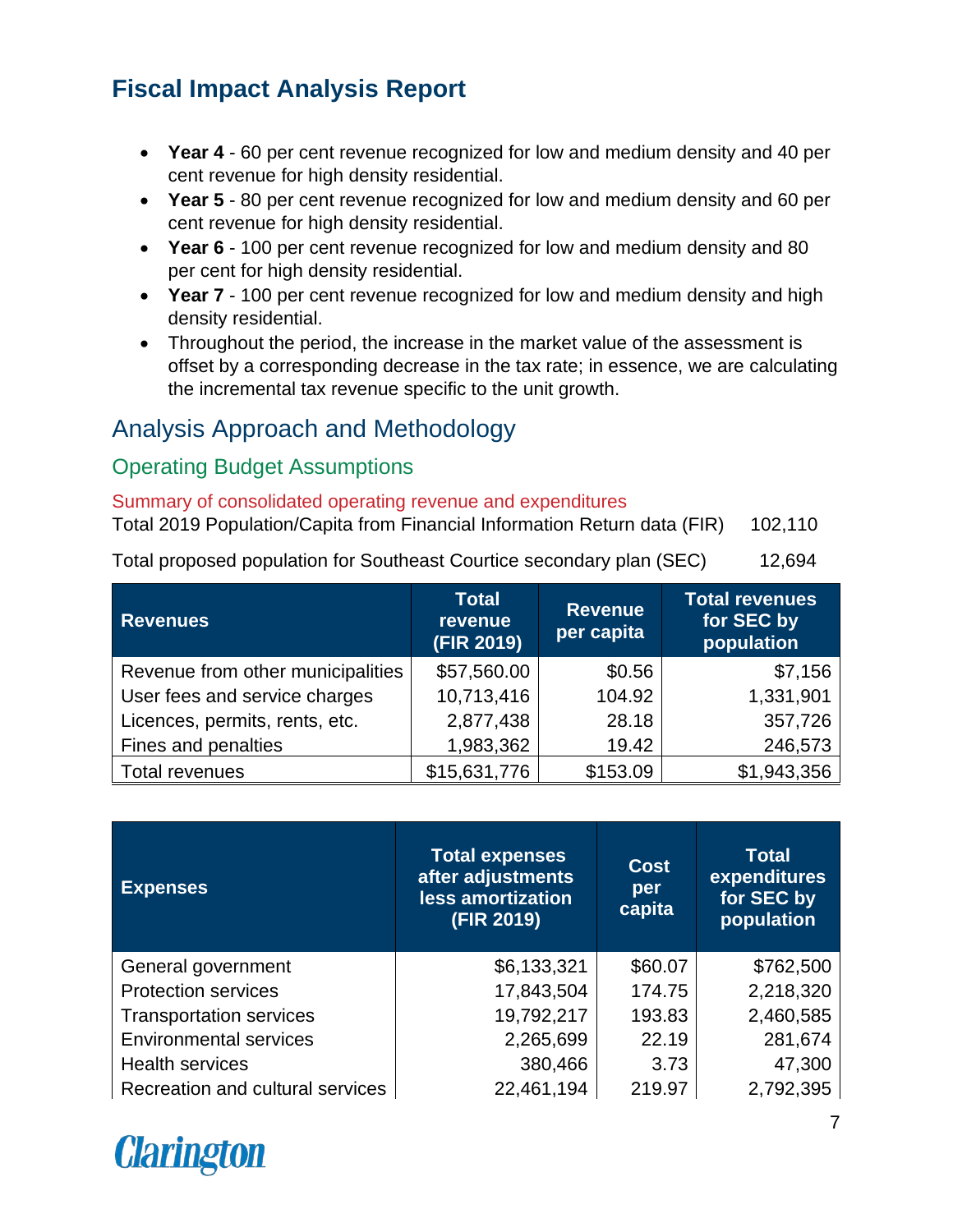| <b>Expenses</b>          | Total expenses<br>after adjustments<br>less amortization<br>(FIR 2019) | <b>Cost</b><br>per<br>capita | <b>Total</b><br>expenditures<br>for SEC by<br>population |
|--------------------------|------------------------------------------------------------------------|------------------------------|----------------------------------------------------------|
| Planning and development | 6,556,672                                                              | 64.21                        | 815,131                                                  |
| Total expenses           | \$75,433,073                                                           | \$738.74                     | 9,377,904                                                |
|                          |                                                                        |                              |                                                          |

| Annual net cost excluding |               |
|---------------------------|---------------|
| assessment revenue        | (\$7,434,548) |

As indicated above, assuming the current cost structure of providing services, there would be a need for approximately \$7.4 million to be raised from taxes. As previously identified, the estimated residential assessment revenue is approximately \$7.2 million leaving an unfunded cost of approximately \$0.2 million. It should be noted that several of the services currently provided by the Municipality have fixed costs that may not be impacted on a linear basis by this growth. While we have not included commercial assessment in our calculation, the unfunded cost would require commercial growth of \$35.1 million in assessment, which is not predicted in the Southeast Courtice Secondary Plan. Commercial assessment is not anticipated equally throughout the outstanding secondary plans, in areas with higher commercial assessment the incremental servicing costs would likely be lower than in higher residential areas and would offset the increased cost of growth in the residential areas.

There is, especially in 2020, great uncertainty in the cost structure of service provision into the future. The Municipality is heavily investing in technology over the coming several years which are anticipated to improve efficiency and reduce the cost of service provision. It is also noted that the assumptions use the Municipality's median assessment as a baseline in determining the value of the units if the units are substantially higher or lower in assessment the impact will differ.

In conversation with Emergency and Fire Services, the cost provision of service is not directly linear and related to growth in population. The added costs would occur when a new fire station is built, and staffing is required. We have therefore kept the cost in the above calculation as the growth will contribute to the need for a new fire station in the future, but those costs may not be in build-out period for this secondary plan.

#### <span id="page-8-0"></span>Capital Budget Assumptions

The 2020 Draft Development Charges Study and By-law have included known capital requirements for the secondary plans being contemplated to 2031. The Municipality does not collect development charges in an area specific way, with the exception of a

## **Clarington**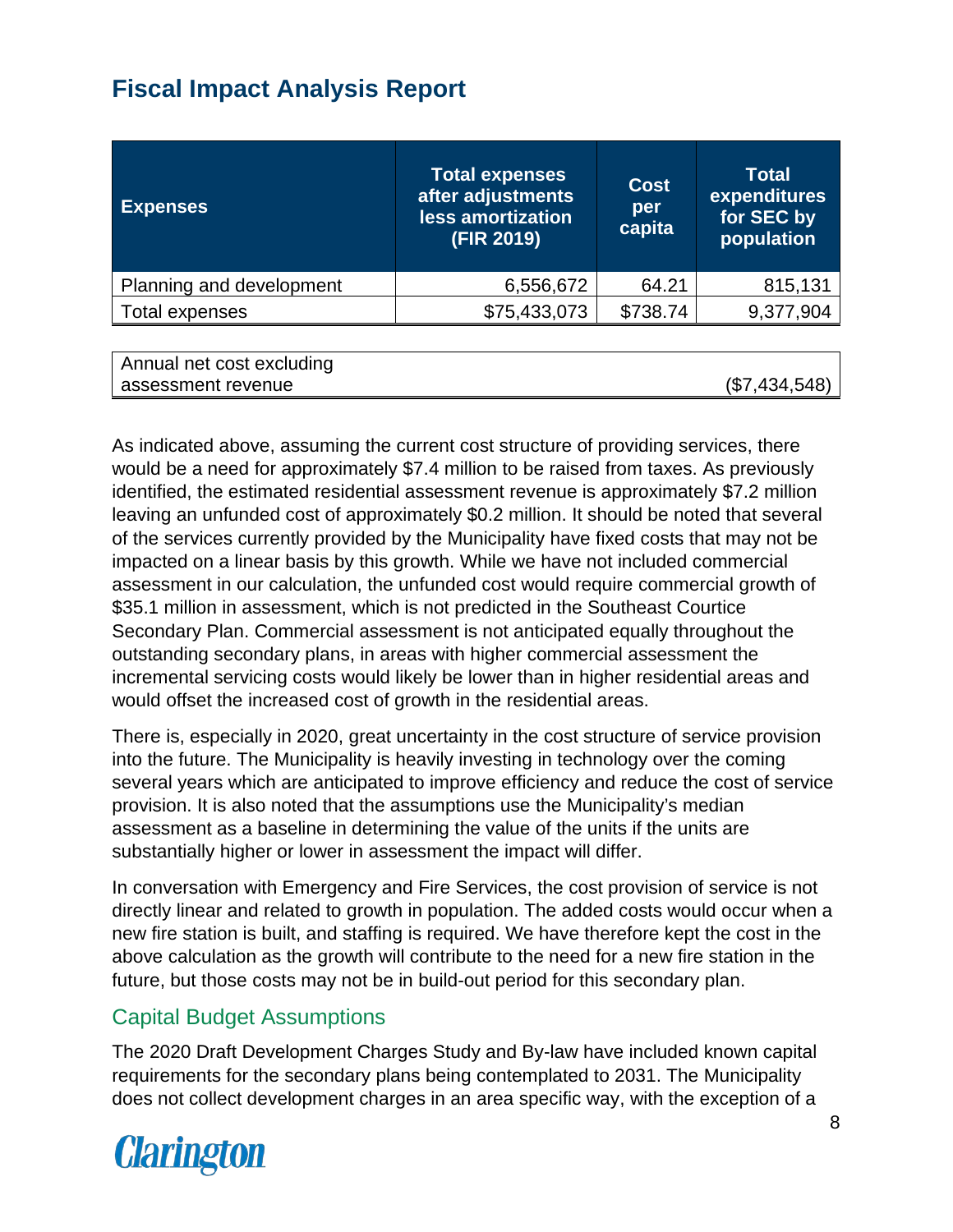proposal for storm water management in a discreet area in the 2020 draft development charges study, therefore funds collected are available for the use of any growth-related capital costs.

It is difficult to isolate the benefit of infrastructure to one specific area as road and park infrastructure in the Southeast Courtice Secondary Plan could also benefit the neighbouring growth outside of the secondary plan area (such as Southwest Courtice). The roads within the secondary plans are likely to be benefit the growth in multiple areas, attributing the capital cost specific to the area to development charges raised in the area may be inappropriate as any asset could be used by any growth in the Municipality.

As the Municipality does not look after water and wastewater infrastructure, the largest component of growth-related capital is the road network. The following table highlights the estimated road network that would be required in the Southeast Courtice Secondary Plan area:

| <b>Street</b>         | <b>Type</b>       | <b>Number</b><br>of lanes | <b>Pavement</b><br>width<br>(metre) | <b>Road</b><br>length<br>(metre) | <b>Sidewalk</b><br>length<br>(metre) |
|-----------------------|-------------------|---------------------------|-------------------------------------|----------------------------------|--------------------------------------|
| Granville extension   | Collector         | 2                         | 10                                  | 1,000                            | 2,000                                |
| Farmington extension  | Collector         | $\overline{2}$            | 10                                  | 1,000                            | 2,000                                |
| EW collector - south  | Collector         | 2                         | 10                                  | 1,000                            | 2,000                                |
| Meadowglade extension | <b>Arterial C</b> | $\overline{2}$            | 10                                  | 1,800                            | 3,600                                |
| Sandringham extension | Collector         | 2                         | 10                                  | 700                              | 1,400                                |
| <b>NS</b> collector   | Collector         | 2                         | 10                                  | 1,800                            | 3,600                                |
| Local roads           |                   | 2                         | 8.5                                 | 18,661                           | 18,661                               |
| Total                 |                   |                           |                                     | 25,961                           | 33,261                               |

Roads which are 10m wide or less are the responsibility of the developer to build, after assumption the Municipality maintains the roadway; therefore, the above road extensions are the responsibility of the developers.

In conversation with the Director of Public Works it was estimated that a new plow is required for every 20km of roads, therefore two plows would be required for this area. There would be approximately 16km of capacity remaining on the second plow which could be available to meet the growth demand in neighbouring areas. The operating cost of road maintenance and winter maintenance are captured in the operating expense analysis above, the capital cost for two pieces of equipment are included in the 2020 draft DC By-law.

The sidewalks maintenance and clearing are included in the operating costs for the Municipality. Local roads will have a sidewalk on a single side, collector roads and arterial roads will have sidewalks on both sides of the road.

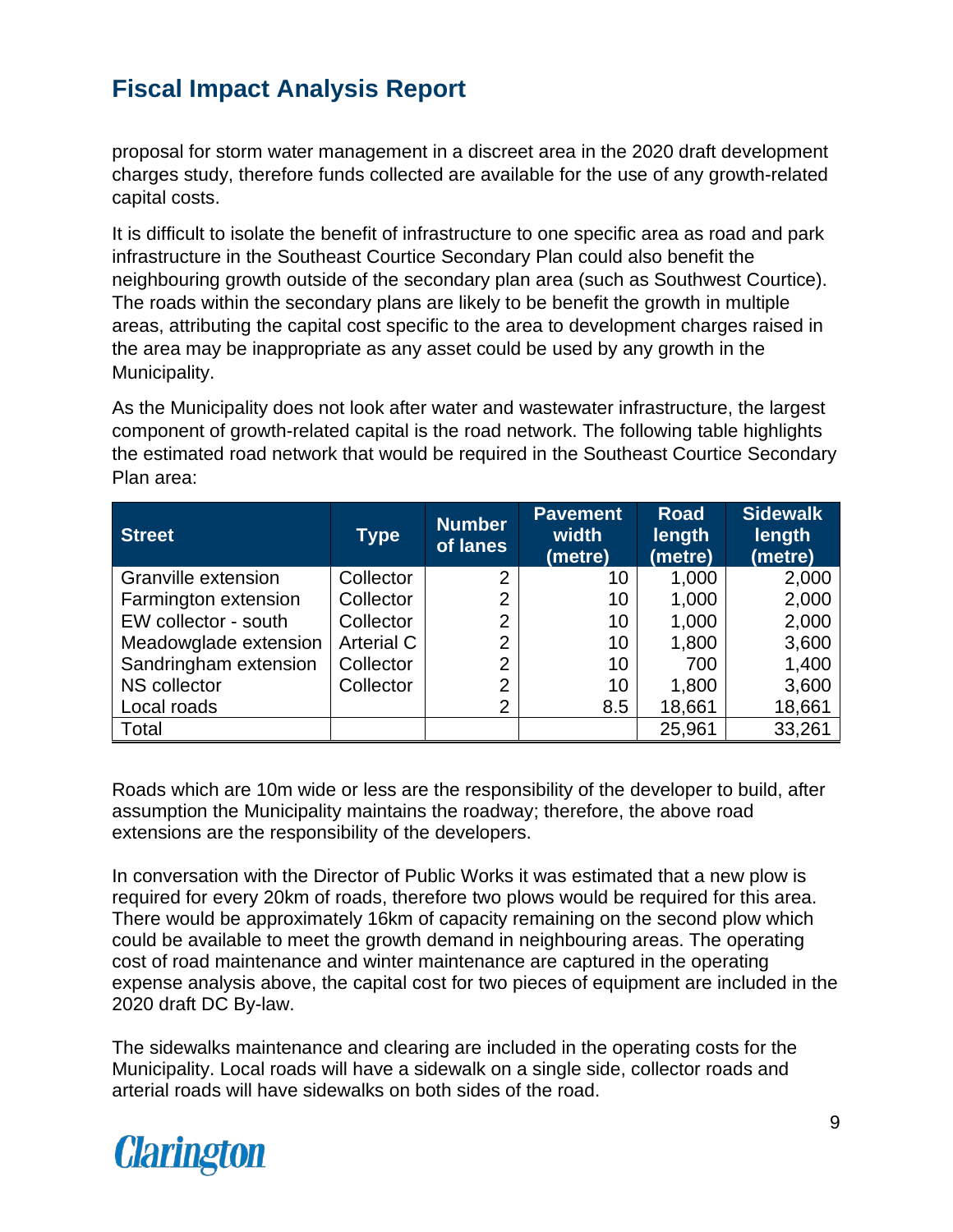The following other infrastructure projects are included in the Southeast Courtice Secondary Plan

| Type                  | Length<br>(metre) | <b>Proposed</b><br>number |
|-----------------------|-------------------|---------------------------|
| <b>Storm sewers</b>   | 24,961            |                           |
| Trails                | 6,950             |                           |
| <b>SWM</b> facilities |                   | 10                        |
| Neighbourhood parks   |                   | 8                         |
| <b>Parkettes</b>      |                   | 5                         |

Storm sewers are built by the developer and will be maintained by the Municipality. Trails are included in the DC study as well as equipment and services for the development of parks and parkettes. The annual maintenance of these assets is included in the operating cost calculations.

### <span id="page-10-0"></span>Impact on Development Charges

The estimated development charges, based on the identified assumptions, is approximately \$82 million over the next ten-year period. This is approximately 31 per cent of the \$267.5 million total identified growth-related needs of the Municipality in the 2020 Draft Development Charges Study. The Southeast Courtice Secondary Plan approximates 40 per cent of the growth in housing units during the study, therefore it does not appear that the development charges from this growth will be reflective of the unit growth overall; however as most of this growth is medium and higher density (which typically pays less for development charges) it may be reasonable when considered with the other secondary plans.

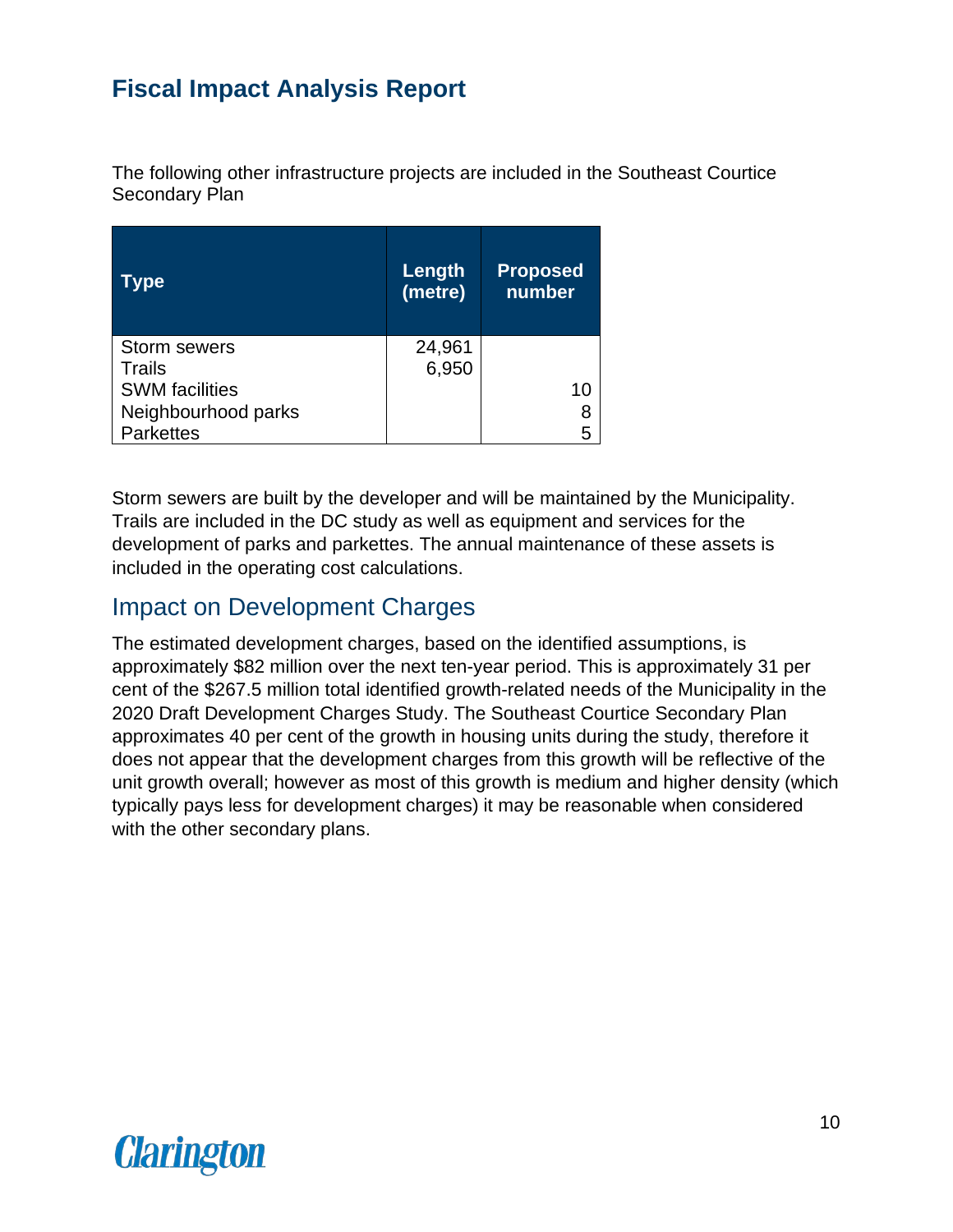| <b>Residential units</b> | <b>Number</b><br>of units | <b>Development</b><br>charges | Total        |  |
|--------------------------|---------------------------|-------------------------------|--------------|--|
| Low Density              | 1,768                     | \$20,686.80                   | \$36,572,401 |  |
| <b>Medium Density</b>    | 2,410                     | 15,828.40                     | 38,139,954   |  |
| <b>High Density</b>      | 859                       | 8,778.80                      | 7,537,214    |  |
| Total                    | 5,036                     |                               | \$82,249,569 |  |

Based on Municipal Development Charges assumptions (residential growth forecast)

| <b>Residential</b><br>units | <b>Assumptions</b>                                                                     | Year 1       | Year 2       | Year 3       | Year 4       | Year 5       |
|-----------------------------|----------------------------------------------------------------------------------------|--------------|--------------|--------------|--------------|--------------|
| Low Density                 | Low rise 80%<br>single/20%<br>townhomes                                                | \$7,314,480  | \$7,314,480  | \$7,314,480  | \$7,314,480  | \$7,314,480  |
| <b>Medium Density</b>       | Mid rise 75%<br>townhouses/stacked<br>townhouses/20% 2<br>bedroom $+/5\%$ 1<br>bedroom | 7,627,991    | 7,627,991    | 7,627,991    | 7,627,991    | 7,627,991    |
| <b>High Density</b>         | High rise 60% 1<br>bedroom/40% 2<br>bedroom +                                          | 1,507,443    | 1,507,443    | 1,507,443    | 1,507,443    | 1,507,443    |
| Total                       |                                                                                        | \$16,449,914 | \$16,449,914 | \$16,449,914 | \$16,449,914 | \$16,449,914 |

<span id="page-11-0"></span>As a result of the growth revenues related to planning application fees and building permits will also be realized. These funds are restricted to be used for building and planning expenses related to the development and have not been included elsewhere in the analysis. It is estimated that these funds will include \$11.3 million in potential permit revenues and \$1.7 million in potential application revenues for this secondary plan area. These funds may only be used for the related planning and building inspection services.